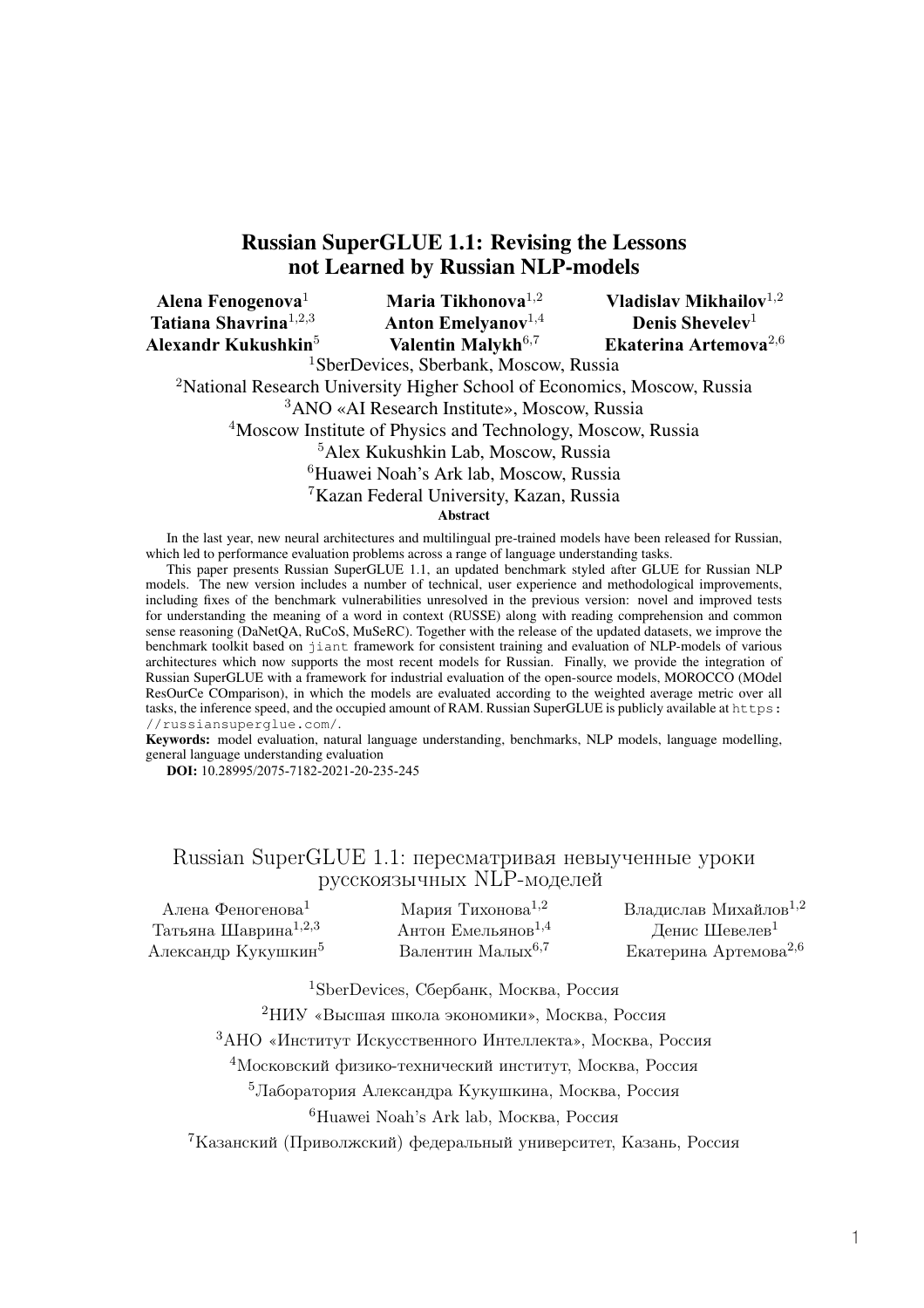#### Аннотация

В прошлом году на русскоязычном материале были обучены новые нейронные архитектуры, в том числе мультиязычные NLP-модели, что привело к новым вызовам в оценке качества решений задач понимания естественного языка.

В этой статье представлен Russian SuperGLUE 1.1, бенчмарк на основе GLUE для оценки языковых моделей для русского языка. Новая версия включает в себя ряд технических обновлений, улучшение пользовательского опыта и устранение методологических уязвимостей версии 1.0., в том числе создание новых тестовых сетов и улучшение датасетов на понимание смысла слова в контексте (RUSSE), машинное чтение и здравый смысл (DaNetQA, RuCoS, MuSeRC). Кроме того, представлены технические обновления бенчмарка на основе фреймворка jiant для консистентного обучения и оценки NLP-моделей различных архитектур, включая самые последние модели для русского языка. Помимо обновления основного бенчмарка, мы представляем интеграцию бенчмарка Russian SuperGLUE с фреймворком для промышленной оценки моделей с открытым исходным кодом – MOROCCO (MOdel ResOurCe COmparison), в котором модели оцениваются по средневзвешенной метрике всех заданий, скорости быстродействия и занимаемого объема оперативной памяти. Материалы Russian SuperGLUE доступны по адресу https://russiansuperglue.com/.

Ключевые слова: оценка моделей, понимание естественного языка, бенчмарки, NLP-модели

### 1 Introduction

In the last years, new architectures and methods for model pre-training and transfer learning have driven striking performance improvements across a range of language understanding tasks. Complex benchmark approaches are being developed for testing general intellectual "abilities" of NLP models on a wide range of natural language understanding (NLU) tasks. The tasks range from identifying causal relations in texts (NLI) to common sense, world knowledge, and logic. The central benchmarks in the field are GLUE [1] and SuperGLUE [2] projects for English, they include versatile tasks and allow competitive evaluation of the models on a public leaderboard. Recently, analogous general language understanding evaluation benchmarks have been developed for Chinese [3], French [4], Polish [5] and Russian [6]. RussianSuperGLUE provides nine novel Russian NLU tasks, a public leaderboard, count-based and transformer-based baselines, and human solver evaluation.

This work presents Russian SuperGLUE 1.1, a new release of the benchmark that provides multiple updates and improvements of the previous version. First, we updated the following datasets: 1) RUSSE: expansion of the dataset and construction of a novel test set; 2) DaNetQA: increasing the size of the dataset and creation of a new test set; 3) RuCoS: doubling the size of the validation and test sets, cleaning typos and inaccuracies; 4) MuSeRC: the expansion of the dataset, cleaning typos and inaccuracies. Second, we provide an improved Russian SuperGLUE toolkit based on  $\dagger$  i ant framework [7] for consistent training and evaluation of NLP models for Russian, which now supports the novel transformerbased models such as  $RuGPT<sup>1</sup>$ . Furthermore, we introduce an enhanced web interface of the benchmark that includes bug fixes and new features: the model evaluation by individual task (one can get the score for a specific task), a better notification procedure, and a new leaderboard based upon the model performance evaluation. Finally, Russian SuperGLUE has been integrated with MOROCCO, a framework for industrial evaluation of model performance. Models submitted to the leaderboard can be additionally estimated by inference speed and memory footprint.

The remainder is organized as follows. Section 2 briefly describes the benchmark tasks. Section 3 outlines the new release, namely the dataset updates and improvements of the leaderboard interface. Section 4 provides the description of MOROCCO framework and the performance evaluation metrics. We compare a number of novel models for Russian with English ones in Section 5 and conclude in Section 6.

### 2 Previous Work

Russian-based NLP-systems have a long history of benchmarking within various tasks. Starting with ROMIP Seminar in 2003<sup>2</sup>, then Dialog Evaluation tracks starting from 2008<sup>3</sup> have continued the prolific

<sup>1</sup> https://github.com/sberbank-ai/ru-gpts/tree/master

<sup>2</sup> http://romip.ru/ru/2003/index.html

<sup>3</sup> http://www.dialog-21.ru/evaluation/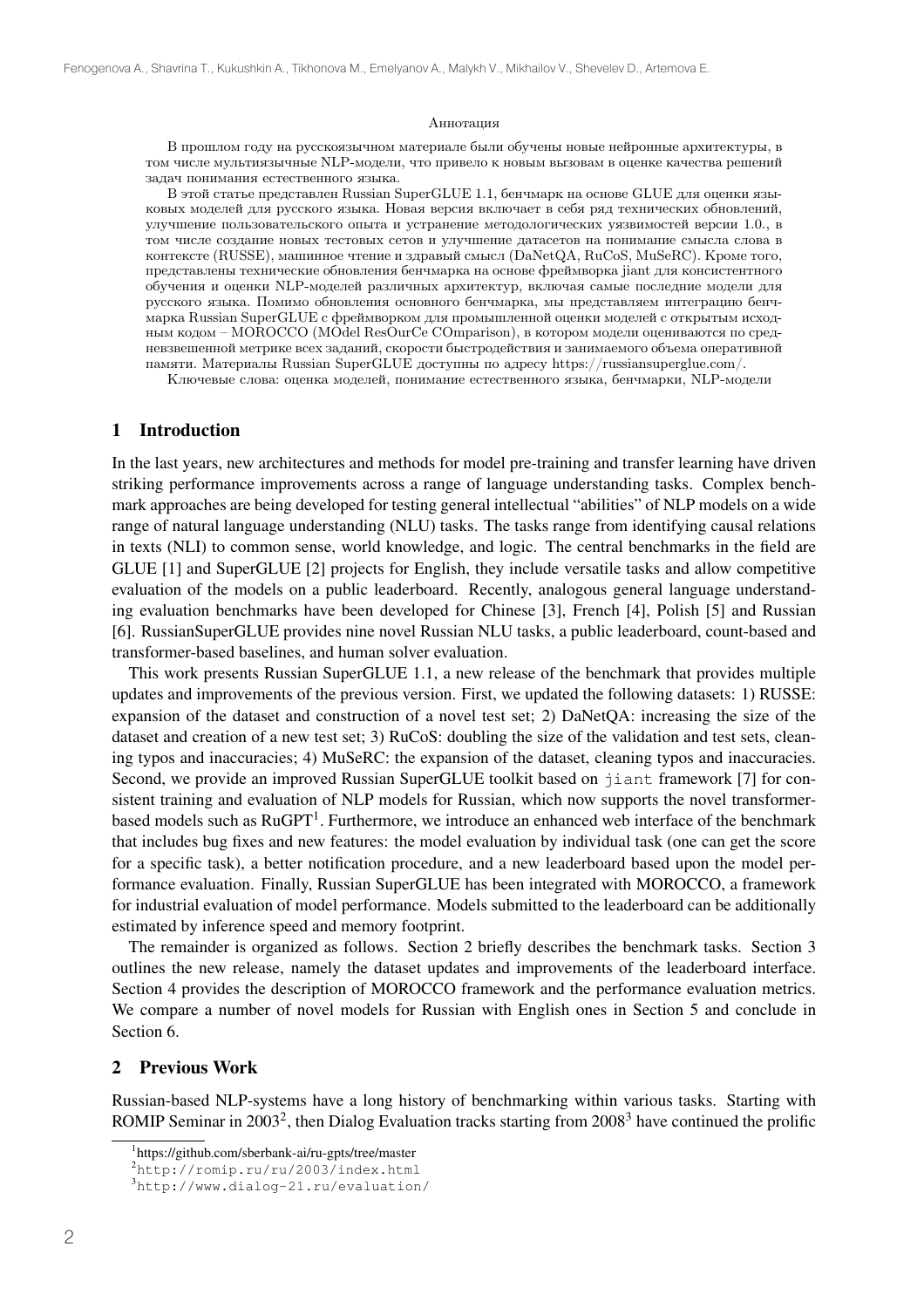| Task           | <b>Task Type</b>  | <b>Task Metric</b> | <b>Train</b> | Val      | <b>Test</b> |
|----------------|-------------------|--------------------|--------------|----------|-------------|
| <b>TERRa</b>   | NLI.              | Accuracy           | 2616         | 307      | 3198        |
| <b>RCB</b>     | <b>NLI</b>        | Avg. F1 / Accuracy | 438          | 220      | 438         |
| LiDiRus        | NLI & diagnostics | <b>MCC</b>         | $\Omega$     | $\Omega$ | 1104        |
| <b>RUSSE</b>   | Common Sense      | Accuracy           | 19845        | 8508     | 18892       |
| <b>PARus</b>   | Common Sense      | Accuracy           | 400          | 100      | 500         |
| <b>DaNetQA</b> | World Knowledge   | Accuracy           | 1749         | 821      | 805         |
| MuSeRC         | Machine Reading   | F1 / EM            | 500          | 100      | 322         |
| RuCoS          | Machine Reading   | F1 / EM            | 72193        | 7577     | 7257        |
| <b>RWSD</b>    | Reasoning         | Accuracy           | 606          | 204      | 154         |

Table 1: Russian SuperGLUE task description. Train/Val/Test include number of samples for each set; MCC stands for Matthews Correlation Coefficient; EM - Exact Match.

tradition of yearly system evaluation on the most technically relevant problems, including morphological and syntactic parsing, text classification, spell check, named entity recognition, and many more. RUSSE'20184, word sense induction and disambiguation for the Russian shared task, is definitely worth mentioning as well. Last but not least, SberSQuAD [8] QA-system leaderboard completes a series of traditional single-task benchmarks.

Russian SuperGLUE benchmark first introduced a multi-task benchmark for Russian, providing a stable updated leaderboard with all the systems ranged by their average performance on 9 complex tasks.

## 2.1 Russian SuperGLUE Tasks

We continue our work on Russian SuperGLUE<sup>5</sup> [6] which follows the general language understanding evaluation methodology. Similarly to the English prototype, Russian benchmark includes a set of NLU tasks and a publicly available leaderboard. Namely, the benchmark comprises 9 tasks divided into 5 groups:

- Textual Entailment & NLI: TERRa, RCB, LiDiRus;
- Common Sense: RUSSE, PARus;
- World Knowledge: DaNetOA [9];
- Machine Reading: MuSeRC, RuCoS [10];
- Reasoning: RWSD.

Task Description We outline the information on the tasks by their type, metrics and partition sizes in Table 1.

TERRA Textual Entailment Recognition for Russian is aimed at capturing textual entailment in a binary classification form. Given two text fragments (premise and hypothesis), the task is to determine whether the meaning of the hypothesis is entailed from the premise. The dataset was sampled from the Taiga corpus [11].

RCB The Russian Commitment Bank is a 3-way classification task aimed at recognizing textual entailment (NLI). In contrast to TERRa, the premise in RCB may represent a textual segment rather than a single sentence. The corpus was filtered from Taiga with a number of pre-defined rules and labeled by crowd workers.

LiDiRus is a diagnostic set that tests models for a rich set of 33 linguistic features, commonsense, and world knowledge. The dataset was constructed as a translation from GLUE diagnostics with the preservation of all features. Thus, it provides an opportunity for evaluation of linguistic and semantic properties of language models in the setting of NLI task and for drawing comparisons between the

<sup>4</sup> https://russe.nlpub.org/2018/wsi/

<sup>5</sup> https://russiansuperglue.com/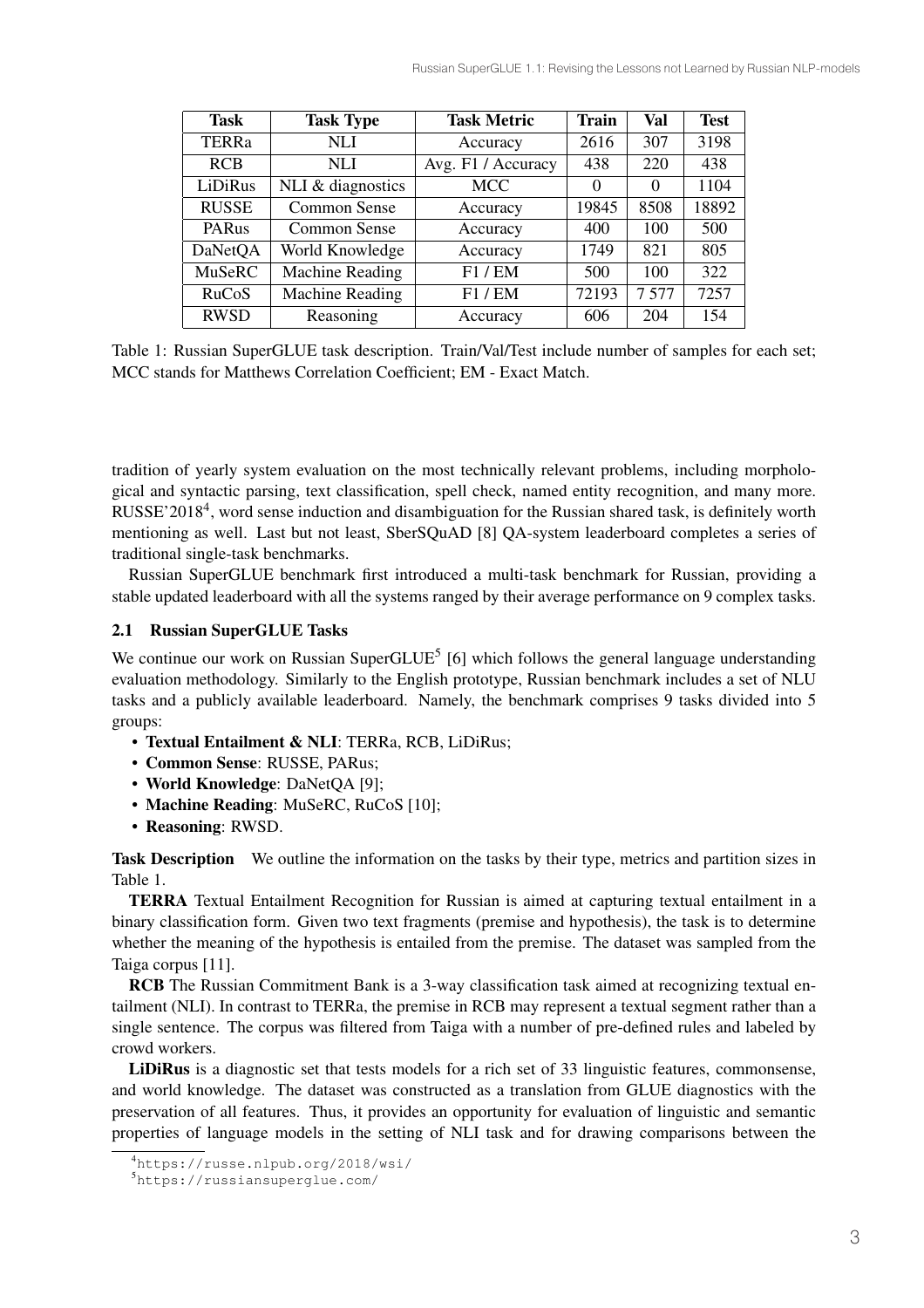languages.

RUSSE is a binary classification task that involves word sense disambiguation. Given a pair of sentences containing the same ambiguous word, the goal of the model is to recognize if the word is used in the same meaning. The dataset was constructed from RUSSE [12].

PARus is a binary classification task aimed to identify the most plausible alternative out of two for a given premise. It is a manually verified translation of the COPA dataset from SuperGLUE.

DaNetQA is a Russian QA dataset for yes/no questions which follows the BoolQ design [21]. Each sample consists of a Wikipedia paragraph and a human-generated question related to the paragraph. The task is to come up with a binary answer (yes or no) for the given question.

MuSeRC is a machine reading comprehension (MRC) task. Each sample consists of a text paragraph, multi-hop questions based on the paragraph, and possible answers for each question. The goal is to choose all correct answers for each question. The dataset was collected from publicly available sources across multiple domains (elementary school texts, news, summary of series, fiction stories, and fairy tales), and further annotated by crowd-workers.

RuCoS is an MRC task that involves commonsense reasoning and world knowledge. The dataset is a counterpart of ReCoRD [22] for English. Each example consists of a text paragraph, a query with a missing named entity, and a set of candidates for the answer. The task is to select one of the candidates that best fits the gap.

RWSD Russian Winograd Schema task is devoted to coreference resolution in a binary classification form. The corpus was created as a manually validated translation of the Winograd Schema Challenge<sup>6</sup>.

### 3 New Release Features

Version 1.1 includes important methodological updates to the datasets, as well as the expansion of a number of "out-of-the-box" supported model architectures in the software, which is attached for the convenience of developers and a unified testing environment for all systems. Also, in addition to the main leaderboard, the model evaluation process was significantly supplemented by industrial metrics, which will be described below.

#### 3.1 Improving the Tasks

The first version of the datasets has a number of drawbacks that revealed themselves after the initial release. We collected the feedback and fixed the shortcomings of the previous version of the benchmark. Among the main reasons for weaknesses are: 1) data leakage, 2) class distributions in test sets, 3) smaller size of the MRC datasets and the number of typos and inconsistencies in them. The latest problem is inevitable, RuCoS and MuSeRC are the most resources and time-consuming for collection and verification datasets - still their sizes were smaller than in their English analogs (ReCoRD and MultiRC respectively). As a result, four datasets were improved, for two of them (DaNetQA and RUSSE) completely new test sets were created. The results of the leaderboard were rescored - all baselines were measured again on the new datasets. Additionally, we asked the participants to resubmit on the new data. Thus, now only the latest version of the datasets and leaderboard are supported. In this section, we describe the procedure of the dataset improvements.

### 3.1.1 RUSSE

The update of RUSSE was motivated by extremely high scores of the language models which significantly outperformed the human benchmark.

For example, mBART [28] achieved almost 99% accuracy, while human performance was at the level of 75%. We believe that the conversion of the publicly available RUSSE test set to that of Russian SuperGLUE has possibly led to data leakage.

To this end, we constructed a completely new test set for the task in order to eliminate the potential leakage. First, we filtered the anchor words, discarded the most outdated and rare ones, and enriched the dataset with novel samples. Second, we collected sentences dating from the 2020 year using publicly

<sup>6</sup> https://cs.nyu.edu/faculty/davise/papers/WinogradSchemas/WS.html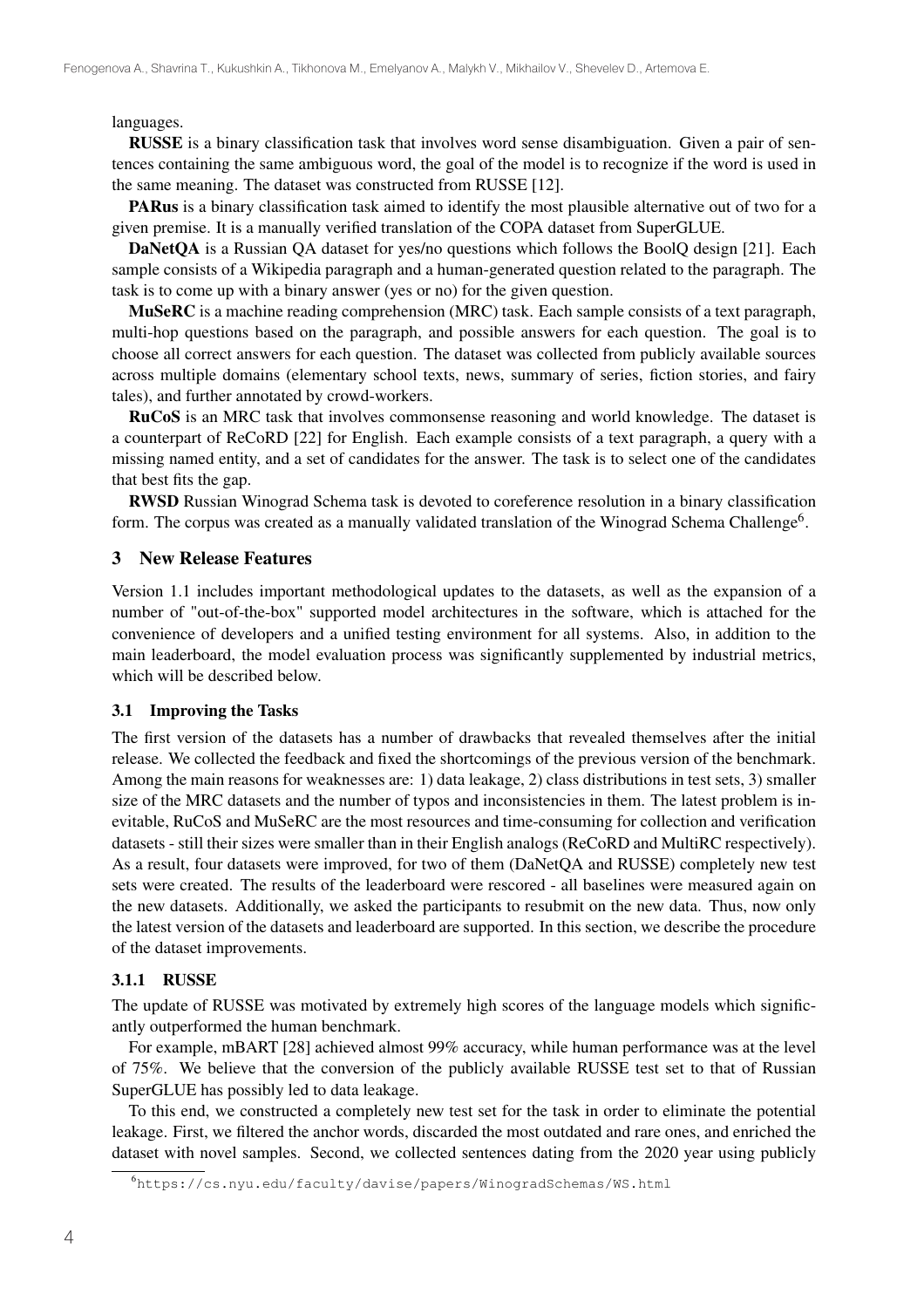available news sources such as Wikinews<sup>7</sup> and Lenta.ru<sup>8</sup>. Finally, we manually validated the meanings of the anchor words in the resulted sentences and annotated the answers. The total size of the novel test set is 18 892 examples.

For the obtained test set we re-scored the human benchmark using the same annotation procedure in Yandex.Toloka task as described in [6] but on the new subset of the data. The human performance achieved 80.5% accuracy, while the best model performance on the leaderboard 2 at present is 72.9% (RuBERT conversational).

# 3.1.2 DaNetQA

Originally, DaNetQA had a limited number of examples: 392, 295, 295 (train/val/test). We extended the dataset following the methodology described in [9], and converted a subset of MuSeRC into the yes/no QA setting, labeled by crowd-workers afterward. The new task contains 1750, 821, and 805 examples (train/val/test). In addition, we manually checked validation and test sets and balanced both sets by target class, as opposed to the previous version where the class distribution was 80/20% and changed the answer distribution by balancing the sets. The current class balance is 50/50% in contrary to the originally imbalanced data with 80% yes answers.

Since the test set has been changed completely we re-scored the performance of human solvers and models. While human performance gets 91 of accuracy score for the updated dataset, the language models (see table 2) are not greater than 65,7% (not 80% as it was before).

# 3.1.3 RuCoS

The new version of RuCoS involves the following updates. We doubled the size of the validation (7527 examples) and test (7257 examples) sets as described in [10]. We manually verified the crowd-worker annotations and corrected typos and annotation inconsistencies. Since the human performance was assessed on a subset of the test set, the results remain the same. The best-performing model is now RuGPT3-XL over a few-shot technique.

# 3.1.4 MuSeRC

As opposed to the English analogue MultiRC, MuSeRC was relatively small in size which we aimed to improve. However, MuSeRC consists only of multi-hop questions which makes the tasks more difficult in contrast to MultiRC which also includes one-hop questions. We extended the train set with more than 300 new samples containing novel multi-hop questions. As a result, the size of MuSeRC became comparable with MultiRC as the number of multi-hop questions is 5,228 and 5,825 respectively. Thus, in the new Russian SuperGLUE release we: expanded the train set; cleaned typos, grammar mistakes, and text inaccuracies in all the samples.

# 3.2 Infrastructure Advances

The interaction between the leaderboard participants and the benchmark interface is crucially important as the entry usage threshold directly affects the user experience and submission quantity. To this end, the new release contains bug fixes and presents new features of the leaderboard interface and infrastructure.

First, we improved the reliability of the model evaluation system on the website. We made it more strict and fixed some minor bugs. Furthermore, we enhanced the web interface and added new features: 1) The user can download their previous submissions and edit them; 2) The user can evaluate their model and upload submission both on a single task and the full set of tasks; 3) The user receives two email notifications after they make their submission public. The first one confirms the submission verification step, and the second one informs whether the submission was published on the leaderboard or rejected (and why); 4) The user guide is updated to provide a better leaderboard usage experience; 5) The user now can evaluate their model by industrial performance metrics, namely inference speed and memory footprint which we describe in Section 4. The performance leaderboard is developed as well (see Figure 1).

<sup>7</sup> https://www.wikinews.org/

<sup>8</sup> https://lenta.ru/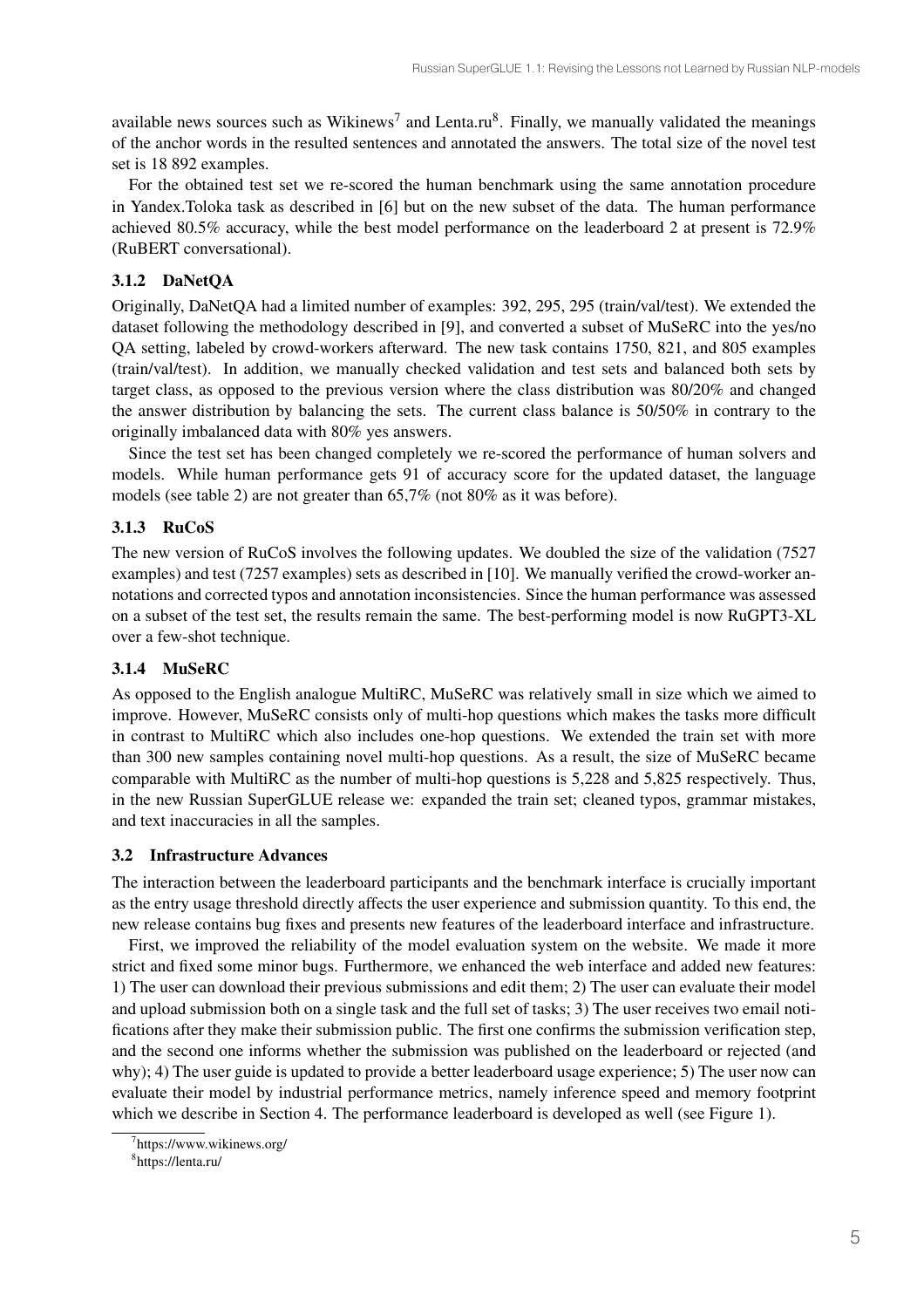Besides, Russian SuperGLUE 1.1 involves minor bug fixes along with the support of the novel models for Russian: RuGPT3 models<sup>9</sup> included in the list of models by HuggingFace library<sup>10</sup>.

| russian<br>superglue     | Tasks<br>Leaderboard                       | Diagnostic |                          | Performance              | FAQ                      |             |      |                |        |       |      |                          |      |                          |                          |                |      |                          | $Q$ RU $Q$ LC                                                     |
|--------------------------|--------------------------------------------|------------|--------------------------|--------------------------|--------------------------|-------------|------|----------------|--------|-------|------|--------------------------|------|--------------------------|--------------------------|----------------|------|--------------------------|-------------------------------------------------------------------|
|                          | Leaderboard<br>Scores v.1.1<br>Version 1.0 |            |                          |                          |                          |             |      |                |        |       |      |                          |      |                          |                          |                |      |                          | * More information about speed scores and RAM are available here. |
| Rank                     | Name                                       | LiDiRus    |                          | <b>RCB</b>               |                          | PARus       |      | <b>MuSeRC</b>  |        | TERRa |      | <b>RUSSE</b>             |      | RWSD                     |                          | <b>DaNetQA</b> |      | RuCoS                    |                                                                   |
|                          | Parameters                                 | Speed      | RAM                      | Speed                    | RAM                      | Speed       | RAM  | Speed          | RAM    | Speed | RAM  | Speed                    | RAM  | Speed                    | RAM                      | Speed          | RAM  | Speed                    | RAM                                                               |
| $\overline{1}$           | <b>HUMAN BENCHMARK</b>                     | ٠          | ٠                        |                          |                          |             |      |                |        |       |      | $\overline{\phantom{a}}$ |      |                          |                          |                |      | $\overline{\phantom{a}}$ | ٠                                                                 |
| $\overline{c}$           | <b>Golden Transformer</b>                  | ٠          |                          |                          |                          |             |      |                |        |       |      |                          |      |                          |                          |                |      |                          | ٠                                                                 |
| 3                        | RuGPT3XL few-shot                          | ٠          |                          |                          |                          |             |      |                |        |       |      |                          |      |                          |                          |                |      |                          | ٠                                                                 |
| $\overline{4}$           | MT5 Large                                  |            | $\overline{\phantom{a}}$ | $\overline{\phantom{a}}$ | $\overline{\phantom{a}}$ | <b>1979</b> | ٠    | ٠              | $\sim$ | ٠     | ٠    | $\overline{a}$           |      | ٠                        | $\overline{\phantom{a}}$ |                | ×    | ۰.                       | ٠                                                                 |
| 5                        | <b>RuBERT</b> plain                        | 165        | 2.39                     | 295                      | 2.39                     | 1070        | 2.39 | $\overline{4}$ | 2.40   | 297   | 2.39 | 226                      | 2.39 | 102                      | 2.39                     | 118            | 2.40 | 9                        | 2.40                                                              |
| 6                        | RuGPT3Large                                | 69         | 7.50                     | 53                       | 7.50                     | 137         | 7.50 | $\overline{1}$ | 7.49   | 61    | 7.50 | 75                       | 7.49 | 49                       | 7.51                     | 27             | 7.49 | $\sqrt{2}$               | 7.49                                                              |
| $\overline{\phantom{a}}$ | <b>RuBERT</b> conversational               | 171        | 2.39                     | 289                      | 2.39                     | 718         | 2.39 | $\ddot{4}$     | 2.40   | 302   | 2.39 | 255                      | 2.39 | 101                      | 2.39                     | 103            | 2.40 | 8                        | 2.40                                                              |
| 8                        | <b>Multilingual Bert</b>                   | 136        | 2.39                     | 194                      | 2.39                     | 451         | 2.39 | $\overline{4}$ | 2.39   | 195   | 2.39 | 164                      | 2.39 | 85                       | 2.40                     | 90             | 2.40 | 7                        | 2.40                                                              |
| 9                        | heuristic majority                         | $\sim$     | ٠                        |                          |                          |             | ٠    | ٠              |        |       | ٠    |                          |      | $\overline{\phantom{a}}$ | $\sim$                   |                |      | ٠                        | ٠                                                                 |
| 10                       | RuGPT3Medium                               | 106        | 4.39                     | 102                      | 4.39                     | 270         | 4.39 | $\overline{c}$ | 4.38   | 111   | 4.39 | 106                      | 4.38 | 70                       | 4.41                     | 45             | 4.41 | $\mathbf 3$              | 4.38                                                              |
| 11                       | RuGPT3Small                                | 176        | 2.36                     | 289                      | 2.37                     | 872         | 2.36 | $\overline{4}$ | 2.38   | 319   | 2.37 | 163                      | 2.36 | 105                      | 2.36                     | 97             | 2.38 | 8                        | 2.38                                                              |
| 12                       | Baseline TF-IDF1.1                         |            |                          |                          |                          |             |      |                |        |       |      |                          |      |                          |                          |                |      |                          | ٠                                                                 |

Figure 1: Performance evaluation leaderboard in RussianSuperGLUE benchmark.

### 4 Computational Efficiency Evaluation

A number of closely related benchmarks consider only the task-specific performance of the models, leaving the computational efficiency unattended. To this end, Russian SuperGLUE is now integrated with MOROCCO [31], a framework for industrial evaluation of model performance by the following metrics: *memory footprint* and *inference speed* (see Section 4.1). The user can evaluate their model by submitting a Docker container which is expected to read the text from the standard input and channel the predictions to standard output. The container is run in a fixed isolated environment with limited running time, RAM, and CPU/GPU resources. We use Yandex.Cloud<sup>11</sup> platform where the following hardware is provided:  $1 \times$  Intel Broadwell CPU,  $1 \times$  NVIDIA Tesla V100 GPU. The Docker container OS is Ubuntu 20.04. The solution is run over several iterations to eliminate the dispersion, with the median values further computed. Along with the metrics, we also compute the task-specific metric based upon the Docker output to further aggregate the results into a final score for the submission.

#### 4.1 Industrial Metrics

*Memory footprint*, or GPU RAM usage  $M$  is measured by running a Docker container with a single record as input and measuring the maximum  $M$ . We repeat the procedure 5 times and take the median value.

*Inference speed,* or *throughput*  $Tp$  is computed by running a Docker container with  $N$  records as input and optional batch size to measure  $T_N$ . Besides, we estimate the model initialization time  $T_{init}$  by running the container with a single record as input. The resulting *throughput* is computed as follows<sup>12</sup>:

$$
Tp = \frac{N}{T_N - T_{\text{init}}}
$$

.

<sup>9</sup> RuGPT3-Small: https://huggingface.co/sberbank-ai/rugpt3small\_based\_on\_gpt2, RuGPT3-Medium: https://huggingface.co/sberbank-ai/rugpt3medium\_based\_on\_gpt2, RuGPT3-Large: https://huggingface.co/sberbank-ai/rugpt3large\_based\_on\_gpt2, RuGPT3-XL: https://huggingface.co/sberbank-ai/rugpt3xl

<sup>10</sup>https://github.com/huggingface/transformers

<sup>11</sup>https://cloud.yandex.com/

<sup>&</sup>lt;sup>12</sup>During the evaluation process, the  $N = 2000$  is used and the batch size is 32. We repeat the procedure 5 times and compute the median value.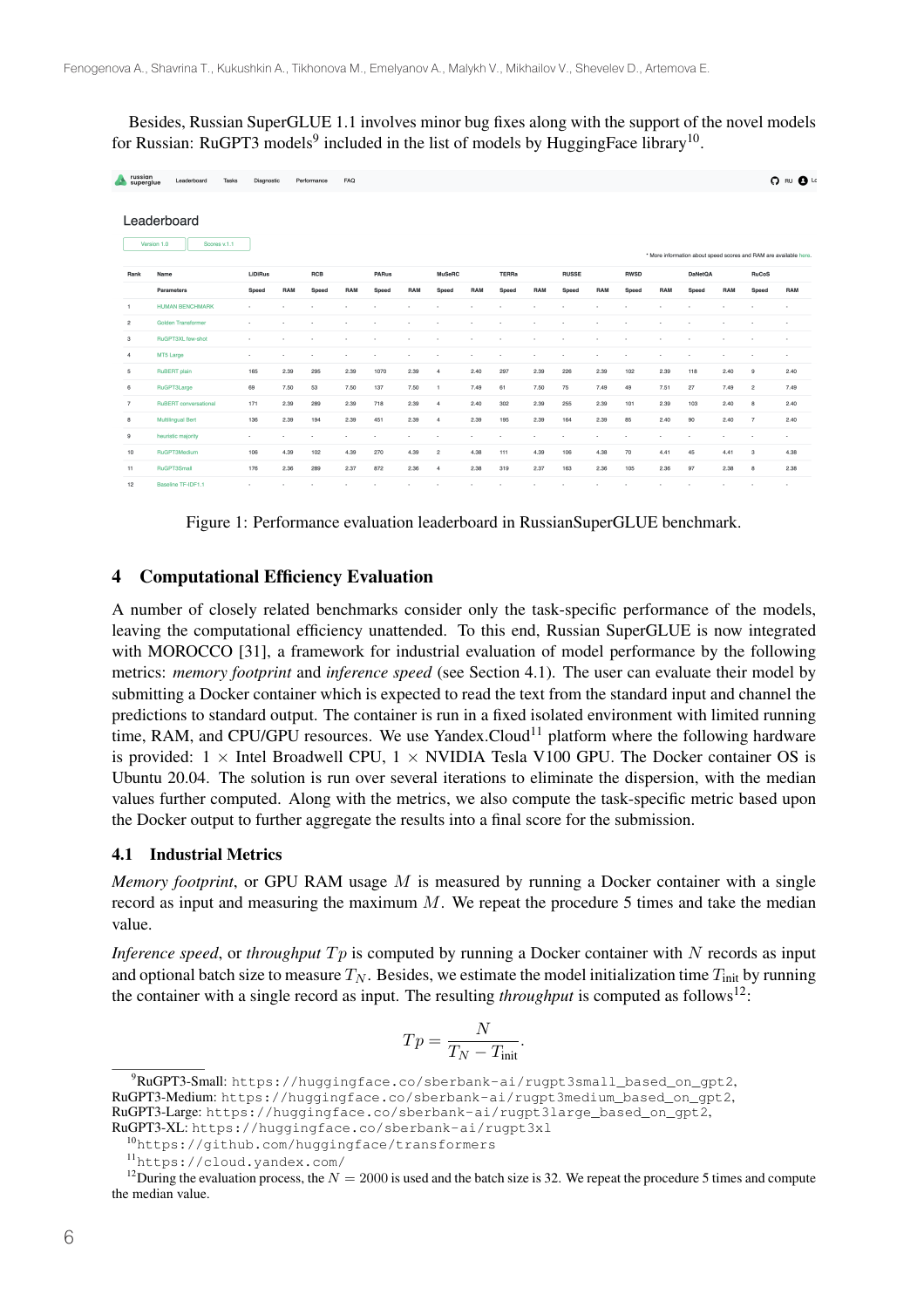We propose to use these three characteristics, namely  $Q$ ,  $Tp$ , and  $M$ , in the following way: we comprise a 2-dimensional plot with the horizontal axis being a quality for a downstream task  $Q$  (this metric is specific to the task) and vertical axis being a throughput  $Tp$  for the model. To visualize memory footprint  $M$ , we propose to use circles of different sizes instead of a mere point on the plot. The scores that involve industrial performance metrics for the models from Russian SuperGLUE leaderboard are presented in Figure 2.



Figure 2: Models comparison on Russian SuperGLUE benchmark.

MOROCCO allows computing the performance by running the containers in other technical environments that best fit the user needs. Figure 2 presents an unexpected result: the dilemma of choosing between speed and performance for the Russian language is not at all a dilemma - the highest quality models are also the fastest (certainly, except for the simplest solutions and baselines like TF-IDF).

### 5 Results and Discussion

The current level of systems participating in the above-described language tests and competitions has certainly grown over the past decades: although the most common text-based tests are less than a dozen years old, we can trace the development trends and system evaluations based on simpler, unchanged technical criteria for their growth. The benchmark approach to the assessment of intelligent systems is currently dominant, allowing to combine the assessment of various intellectual abilities under the cumulative assessment of general intelligence. Intellectual tests, expressed through texts, constitute the main productive method of such an assessment, making it possible to formulate a variety of types of tasks and compare the level of systems with human intelligence, including the formation of sets of examples of tasks, to successfully solve skills or abilities that are not lower than human, but which do not have clear definitions within the framework of neuroscience: common sense, goal-setting, cause-and-effect relationships, knowledge about the world. The current version of the leaderboard version 1.1 is shown in Figure 3.

The existing problems of benchmark approaches, however, are subject to close research by the community. The discussion is provoked by a significant difference in the level of metrics observed in Russian SuperGLUE and in the English-language leaderboard. The best result so far is 67.9% overall for Russian (while the human level is  $81.1\%$ ), while for English the best model performance is  $90.4\%$ , beating the human score of 89.8%.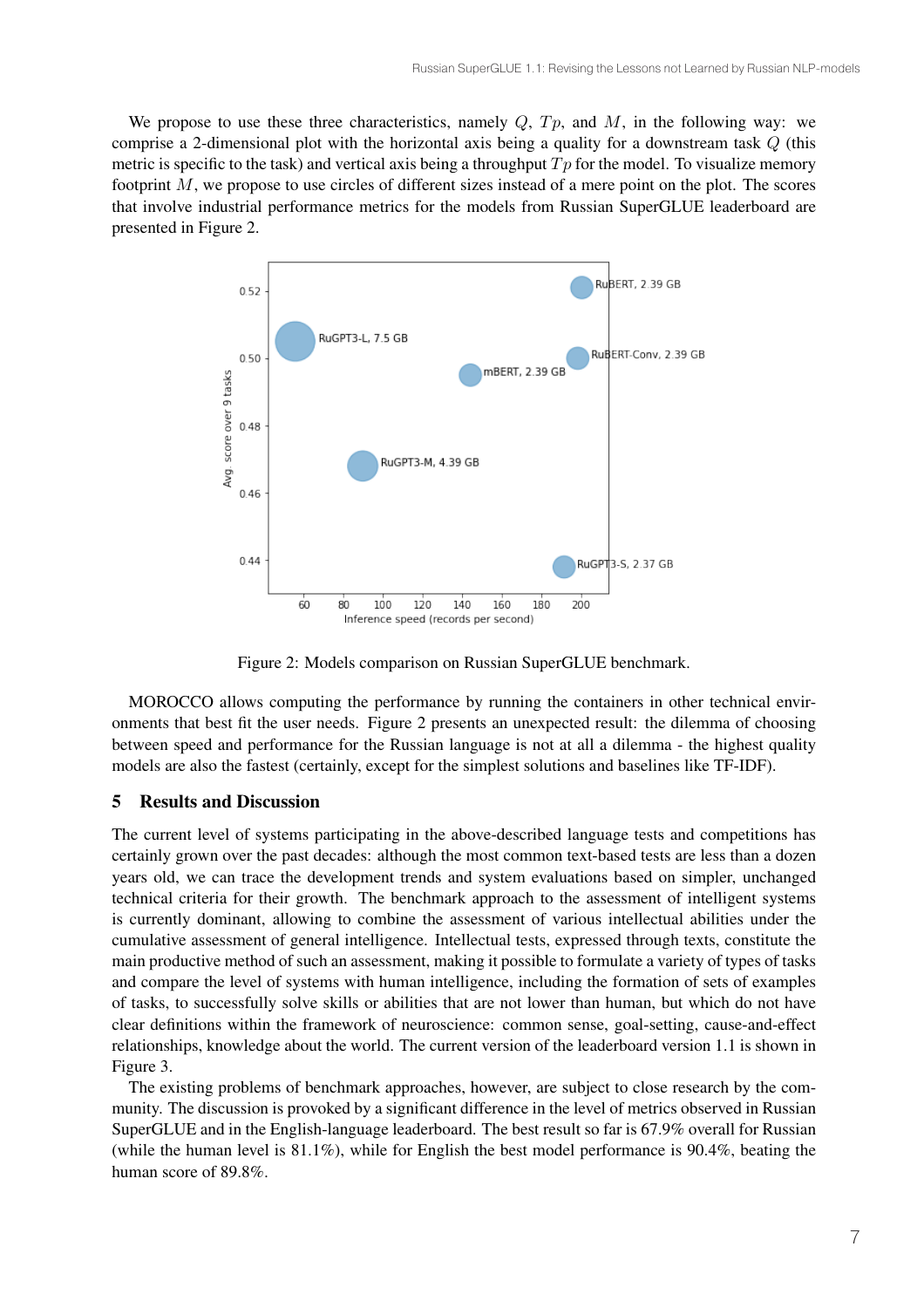A separate subject of discussion is the issue of limitations of the presented leaderboard and its methodological analogues in other languages. While the tasks set in the benchmark themselves are designed to test the human intellectual abilities or their imitation, we see that in some cases (for example, the English SuperGLUE), a result higher than human has already been achieved in a completely mechanical approach, using transformer models pretrained on large corpora and fine-tuned on accumulated taskspecific data. At the time of this writing, the best result among Russian-based models was raised by 15% using simplistic ML-hackathon methods - model ensembling, automatic translation and training a meta-classifier for weighting the models in various tasks.

The growing popularity of multilingual benchmarks is promising: the extension of the testing methodology has led to a comprehensive multilingual assessment - the XTREME [29] and XGLUE [30] projects have combined the available materials for testing systems to their ability to reproduce human intellectual abilities on 40 and 19 typologically diverse languages accordingly. The Russian language is included as a part of the test material in both of these benchmarks, which is a promising prospect for the further integration of project data into multilingual X-benchmarks with both testing and training data provided. We anticipate that the speed of benchmark hacking will become lower than the speed of creating weighted, complex benchmarks if they strictly evaluate the modelling of the language and separate the language itself from all distinct abilities expressed with the language.

| Rank           | <b>Name</b>                  | <b>Team</b>              | Link | <b>Score</b> | <b>LiDiRus</b> | <b>RCB</b>    | <b>PARus</b> | <b>MuSeRC</b> | <b>TERRa</b> | <b>RUSSE</b> | <b>RWSD</b> | <b>DaNetOA</b> | <b>RuCoS</b> |
|----------------|------------------------------|--------------------------|------|--------------|----------------|---------------|--------------|---------------|--------------|--------------|-------------|----------------|--------------|
| 1              | <b>HUMAN BENCHMARK</b>       | <b>AGI NLP</b>           |      | 0.811        | 0.626          | 0.68 / 0.702  | 0.982        | 0.806/0.42    | 0.92         | 0.805        | 0.84        | 0.915          | 0.93/0.89    |
| $\overline{2}$ | <b>Golden Transformer</b>    | <b>Avengers Ensemble</b> |      | 0.679        | 0.0            | 0.406 / 0.546 | 0.908        | 0.941/0.819   | 0.871        | 0.587        | 0.545       | 0.917          | 0.9210.924   |
| 3              | RuGPT3XL few-shot            | sberdevices              |      | 0.535        | 0.096          | 0.302/0.418   | 0.676        | 0.74/0.546    | 0.573        | 0.565        | 0.649       | 0.59           | 0.67 / 0.665 |
| 4              | MT5 Large                    | <b>AGI NLP</b>           |      | 0.528        | 0.061          | 0.366 / 0.454 | 0.504        | 0.844 / 0.543 | 0.561        | 0.633        | 0.669       | 0.657          | 0.57/0.562   |
| 5              | <b>RuBERT</b> plain          | <b>DeepPavlov</b>        |      | 0.521        | 0.191          | 0.367/0.463   | 0.574        | 0.711/0.324   | 0.642        | 0.726        | 0.669       | 0.639          | 0.32 / 0.314 |
| 6              | <b>RuGPT3Large</b>           | sberdevices              |      | 0.505        | 0.231          | 0.417/0.484   | 0.584        | 0.729/0.333   | 0.654        | 0.647        | 0.636       | 0.604          | 0.21 / 0.202 |
| $\overline{7}$ | <b>RuBERT</b> conversational | <b>DeepPavlov</b>        |      | 0.5          | 0.178          | 0.452/0.484   | 0.508        | 0.687/0.278   | 0.64         | 0.729        | 0.669       | 0.606          | 0.2210.218   |
| 8              | <b>Multilingual Bert</b>     | <b>DeepPavlov</b>        |      | 0.495        | 0.189          | 0.367 / 0.445 | 0.528        | 0.639 / 0.239 | 0.617        | 0.69         | 0.669       | 0.624          | 0.2910.29    |
| 9              | heuristic majority           | ling ling                |      | 0.468        | 0.147          | 0.4/0.438     | 0.478        | 0.671/0.237   | 0.549        | 0.595        | 0.669       | 0.642          | 0.26/0.257   |
| 10             | <b>RuGPT3Medium</b>          | sberdevices              |      | 0.468        | 0.01           | 0.372/0.461   | 0.598        | 0.706 / 0.308 | 0.505        | 0.642        | 0.669       | 0.634          | 0.2310.224   |
| 11             | <b>RuGPT3Small</b>           | sberdevices              |      | 0.438        | $-0.013$       | 0.356 / 0.473 | 0.562        | 0.653/0.221   | 0.488        | 0.57         | 0.669       | 0.61           | 0.21/0.204   |
| 12             | Baseline TF-IDF1.1           | <b>AGI NLP</b>           |      | 0.434        | 0.06           | 0.301/0.441   | 0.486        | 0.587/0.242   | 0.471        | 0.57         | 0.662       | 0.621          | 0.26/0.252   |
| 13             | Random weighted              | ling ling                |      | 0.385        | 0.0            | 0.319 / 0.374 | 0.48         | 0.45/0.071    | 0.483        | 0.528        | 0.597       | 0.52           | 0.2510.247   |
|                |                              |                          |      |              |                |               |              |               |              |              |             |                |              |

Figure 3: Models comparison on RussianSuperGLUE benchmark.

### 6 Conclusion

We present Russian SuperGLUE v1.1, an updated benchmark for evaluating general-purpose language understanding systems for Russian. As part of the development of the project, the tasks were updated:

- RUSSE (understanding word meaning in context) a new test set has been compiled, the possibility of a dataset leak is excluded;
- DaNetOA (yes / no questions based on commonsense reasoning and machine reading) a new test set was compiled, the composition of classes in the dev and test set was balanced;
- RuCoS (machine-reading and commonsense reasoning) task dataset expanded and manually corrected, the composition of the classes in the dev and test set has been balanced;
- MuSeRC (machine-reading and information retrieval) task dataset expanded and manually corrected.

A prominent direction for future work is to expand the existing tasks, provide the support for upcoming models for Russian, and improve the user experience of the MOROCCO framework, specifically by supporting models not released as a part of HuggingFace library such as  $ELMo<sup>13</sup>$ . Overall, we believe that Russian SuperGLUE provides the research community with a challenging frontier and further natural language understanding progress for Russian.

<sup>13</sup>http://docs.deeppavlov.ai/en/master/features/pretrained\_vectors.html#elmo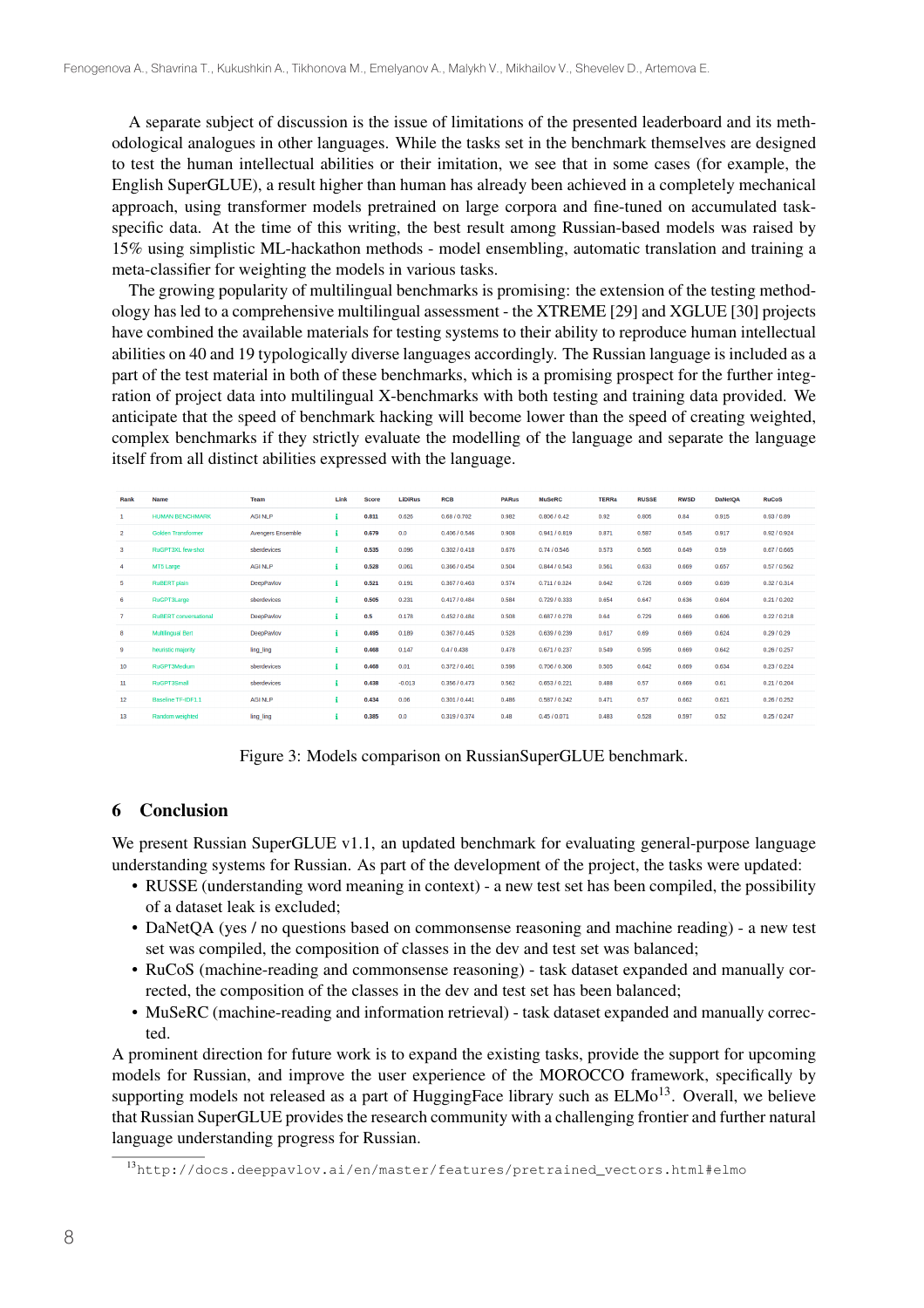### **References**

[1] Wang, Alex, et al. "GLUE: A multi-task benchmark and analysis platform for natural language understanding." arXiv preprint arXiv:1804.07461 (2018).

[2] Wang, Alex, et al. "Superglue: A stickier benchmark for general-purpose language understanding systems." arXiv preprint arXiv:1905.00537 (2019).

[3] Xu L. et al. Clue: A chinese language understanding evaluation benchmark //arXiv preprint arXiv:2004.05986. – 2020.

[4] Le H. et al. Flaubert: Unsupervised language model pre-training for french //arXiv preprint arXiv:1912.05372. – 2019.

[5] Rybak P. et al. KLEJ: comprehensive benchmark for polish language understanding //arXiv preprint arXiv:2005.00630. – 2020.

[6] Shavrina, Tatiana, et al. "RussianSuperGLUE: A Russian Language Understanding Evaluation Benchmark." arXiv preprint arXiv:2010.15925 (2020).

[7] Pruksachatkun, Yada, et al. "jiant: A software toolkit for research on general-purpose text understanding models." arXiv preprint arXiv:2003.02249 (2020).

[8] Efimov P. et al. SberQuAD–Russian reading comprehension dataset: Description and analysis //International Conference of the Cross-Language Evaluation Forum for European Languages. – Springer, Cham, 2020. – pp. 3-15.

[9] Glushkova, Taisia, et al. "DaNetQA: a yes/no Question Answering Dataset for the Russian Language." arXiv preprint arXiv:2010.02605 (2020).

[10] Fenogenova, Alena, Vladislav Mikhailov, and Denis Shevelev. "Read and Reason with MuSeRC and RuCoS: Datasets for Machine Reading Comprehension for Russian." Proceedings of the 28th International Conference on Computational Linguistics. 2020.

[11] Shavrina, Tatiana, and Olga Shapovalova. "To the methodology of corpus construction for machine learning: "Taiga" syntax tree corpus and parser." Proceedings of "CORPORA-2017" International Conference. 2017.

[12] Panchenko, Alexander, et al. "RUSSE'2018: a shared task on word sense induction for the Russian language." arXiv preprint arXiv:1803.05795 (2018).

[13] Sharoff, Serge, and Joakim Nivre. "The proper place of men and machines in language technology." Processing Russian without any Linguistic Knowledge. Computational Linguistics and Intelligent Technologies 10.17 (2011): 657-670.

[14] Conneau, Alexis, and Douwe Kiela. "Senteval: An evaluation toolkit for universal sentence representations." arXiv preprint arXiv:1803.05449 (2018).

[15] McCann, Bryan, et al. "The natural language decathlon: Multitask learning as question answering." arXiv preprint arXiv:1806.08730 (2018).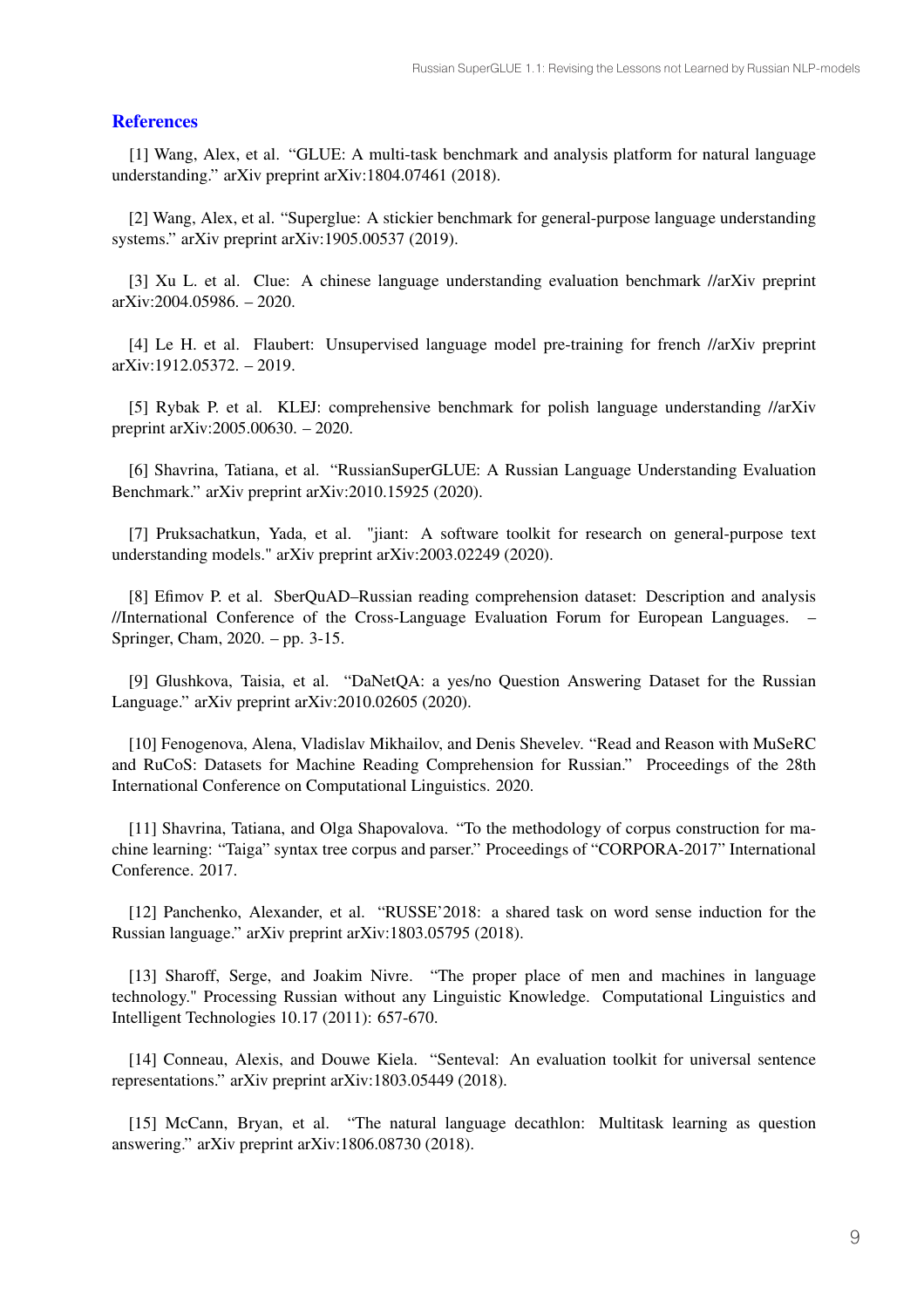[16] Eichler, Max, Gözde Gül Şahin, and Iryna Gurevych. "LINSPECTOR WEB: A multilingual probing suite for word representations." arXiv preprint arXiv:1907.11438 (2019).

[17] Şahin, Gözde Gül, et al. "Linspector: Multilingual probing tasks for word representations." Computational Linguistics 46.2 (2020): 335-385.

[18] Wolf, Thomas, et al. "HuggingFace's Transformers: State-of-the-art natural language processing." arXiv preprint arXiv:1910.03771 (2019).

[19] Gauen, Kent, et al. "Low-power image recognition challenge." 2017 22nd Asia and South Pacific Design Automation Conference (ASP-DAC). IEEE, 2017.

[20] Panchenko, Alexander, et al. "Russe: The first workshop on russian semantic similarity." arXiv preprint arXiv:1803.05820 (2018).

[21] Clark, Christopher, et al. "BoolQ: Exploring the surprising difficulty of natural yes/no questions." arXiv preprint arXiv:1905.10044 (2019).

[22] Zhang, Sheng, et al. "Record: Bridging the gap between human and machine commonsense reading comprehension." arXiv preprint arXiv:1810.12885 (2018).

[23] Dagan, Ido, Oren Glickman, and Bernardo Magnini. "The pascal recognising textual entailment challenge." Machine Learning Challenges Workshop. Springer, Berlin, Heidelberg, 2005.

[24] Haim, R. Bar, et al. "The second pascal recognising textual entailment challenge." Proceedings of the Second PASCAL Challenges Workshop on Recognising Textual Entailment. 2006.

[25] Giampiccolo, Danilo, et al. "The third pascal recognizing textual entailment challenge." Proceedings of the ACL-PASCAL workshop on textual entailment and paraphrasing. 2007.

[26] Bentivogli, Luisa, et al. "The Fifth PASCAL Recognizing Textual Entailment Challenge." TAC. 2009.

[27] Min, Sewon, et al. "NeurIPS 2020 EfficientQA Competition: Systems, Analyses and Lessons Learned." arXiv preprint arXiv:2101.00133 (2021).

[28] Liu, Yinhan, et al. "Multilingual denoising pre-training for neural machine translation." Transactions of the Association for Computational Linguistics 8 (2020): 726-742.

[29] Hu J. et al. XTREME: A Massively Multilingual Multi-task Benchmark for Evaluating Cross-lingual Generalisation //International Conference on Machine Learning. – PMLR, 2020. – pp. 4411-4421.

[30] Liang Y. et al. Xglue: A new benchmark dataset for cross-lingual pre-training, understanding and generation //arXiv preprint arXiv:2004.01401. – 2020.

[31] V.Malykh, A.Kukushkin, E.Artemova, V.Mikhailov, M.Tikhonova, T.Shavrina. MOROCCO: Model Resource Comparison Framework. //arXiv preprint arXiv:2104.14314. – 2021.

### 7 Appendix

#### 7.1 Appendix 1. Russian SuperGLUE Leaderboard